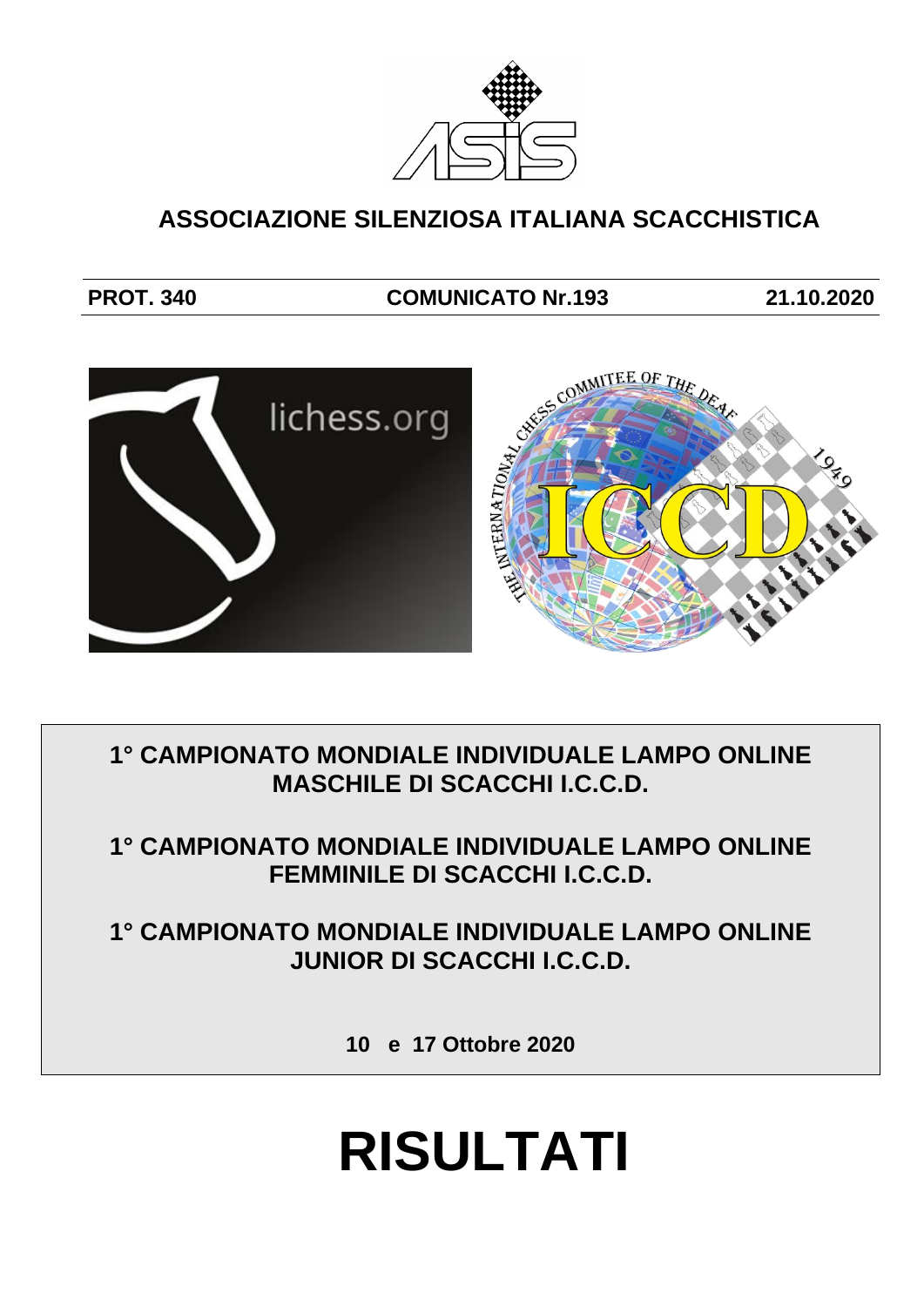## **1° CAMPIONATO MONDIALE INDIVIDUALE LAMPO ONLINE MASCHILE "A" DI SCACCHI I.C.C.D. 2020**

# **17 Ottobre 2020**

#### **Classifica finale dopo 15 turni**

|                | <b>Nome</b>                 | <b>Lichess Name</b>  | Paese                | <b>Elo</b><br><b>Lichess</b> | Punti          | <b>Tie Break</b> |
|----------------|-----------------------------|----------------------|----------------------|------------------------------|----------------|------------------|
| $\mathbf{1}$   | Ramirez Ramirez Anderson    | REANISZ              | Colombia             | 2352                         | 11             | 98,25            |
| $\overline{2}$ | Lapaj Mateusz               | MLapaj               | Polonia              | 2368                         | 11             | 96,50            |
| 3              | Jankunas Tomas              | Tommis               | Lituania             | 2303                         | $11\,$         | 95,25            |
| 4              | Orsag Milan                 | N <sub>18</sub>      | Repubblica Ceca      | 2344                         | 10,5           | 94,50            |
| 5              | Kulkarni Nihar              | Nihar007             | India                | 2136                         | 10,5           | 88,25            |
| 6              | <b>Martin Lewis</b>         | FMCrazyFrogMaster    | Inghilterra          | 2351                         | 10             | 88,50            |
| 7              | <b>Bjornvall Tord</b>       | Tazi81               | Svezia               | 2268                         | 10             | 82,50            |
| 8              | <b>Francavilla Maurizio</b> | Forzaitalia_maury    | Italia               | 2266                         | 10             | 81,00            |
| 9              | Kettebekov Samazhan         | Seifan90             | Kazakistan           | 2226                         | 9,5            | 76,25            |
| 10             | <b>Cwiek Marius</b>         | $C_M_7$              | Polonia              | 2046                         | 9,5            | 67,50            |
| 11             | Ovcharov Taras              | tarovch              | Ucraina              | 2158                         | 9              | 77,00            |
| 12             | Watpade Vivek               | vivek_watpade        | India                | 2025                         | 9              | 71,25            |
| 13             | Mamarajabov Sardor          | Sardobek Chess       | Uzbekistan           | 2163                         | 9              | 68,50            |
| 14             | Szalko Maciej               | MasterSalomon        | Polonia              | 2151                         | 9              | 67,50            |
| 15             | Zaynidinov Sirojiddin       | Siroj_chess_fm       | Uzbekistan           | 2158                         | 9              | 67,00            |
| 16             | Germanov Alexandr           | Alex-bars1999        | Kazakistan           | 2089                         | 9              | 67,00            |
| 17             | <b>Frink Ferenc</b>         | frinkferenc          | Ungheria             | 2231                         | 8,5            | 65,50            |
| 18             | Shevchuk Evgeny             | sh_evg               | Israele              | 2096                         | 8,5            | 62,25            |
| 19             | Kasperczyk Szymon           | gaucho3              | Polonia              | 2112                         | 8.5            | 59,50            |
| 20             | Kasumovic Muhidin           | hido1                | Bosnia ed Erzegovina | 2086                         | 8,5            | 55,00            |
| 21             | Vallejos Patricio Tapia     | ESPARTANO            | Cile                 | 2047                         | 8              | 73,75            |
| 22             | Filippskikh Oleksii         | AvengersF            | Ucraina              | 2229                         | 8              | 63,00            |
| 23             | Moldovanovic Dragan         | chess_daki           | Serbia               | 2147                         | 8              | 60,75            |
| 24             | Mulyono Andik               | Andik35              | Indonesia            | 2046                         | 8              | 58,25            |
| 25             | MacLeod Alasdair            | crystpalboy          | Inghilterra          | 2043                         | 8              | 54,75            |
| 26             | Nurymov Berik               | BerikNurymov         | Kazakistan           | 1970                         | 8              | 54,75            |
| 27             | Salibasic Ibrahim           | ibro21               | Bosnia ed Erzegovina | 1945                         | 8              | 48,50            |
| 28             | Simoes John                 | JOHNWILLIAM2082      | Portogallo           | 2163                         | 7,5            | 60,25            |
| 29             | Mate Balazs                 | mbaster              | Ungheria             | 2138                         | 7,5            | 54,50            |
| 30             | Krishna Reddy Gurugo        | <b>GKRISHNAREDDY</b> | India                | 2013                         | 7,5            | 52,75            |
| 31             | Frajka Peter                | frpeslovakia         | Slovacchia           | 1869                         | 7,5            | 50,25            |
| 32             | Opitz Christian             | chephren             | Germania             | 2064                         | 7,5            | 50,00            |
| 33             | Wirth Adam                  | kisiparos            | Ungheria             | 2065                         | 7,5            | 49,25            |
| 34             | Carrillo Gerardo            | Grecana              | Costa Rica           | 1942                         | 7,5            | 47,25            |
| 35             | Guibert Jeremy              | BlackHaseo           | Francia              | 2020                         | 7,5            | 47,00            |
| 36             | <b>Gardner Phillip</b>      | <b>ICCD1957</b>      | Inghilterra          | 1849                         | 7,5            | 44,75            |
| 37             | Muhis Hassan                | masterhasan          | Indonesia            | 2124                         | 7,5            | 43,50            |
| 38             | Kudrashou Siarhei           | Kudchess             | Bielorussia          | 2027                         | $\overline{7}$ | 45,25            |
| 39             | Anandani Deepak             | DeepkAnandani        | India                | 1858                         | 7              | 43,00            |
| 40             | Do Amaral Montanha Bruno    | BrunMnT              | <b>Brasile</b>       | 1908                         | 7              | 42,50            |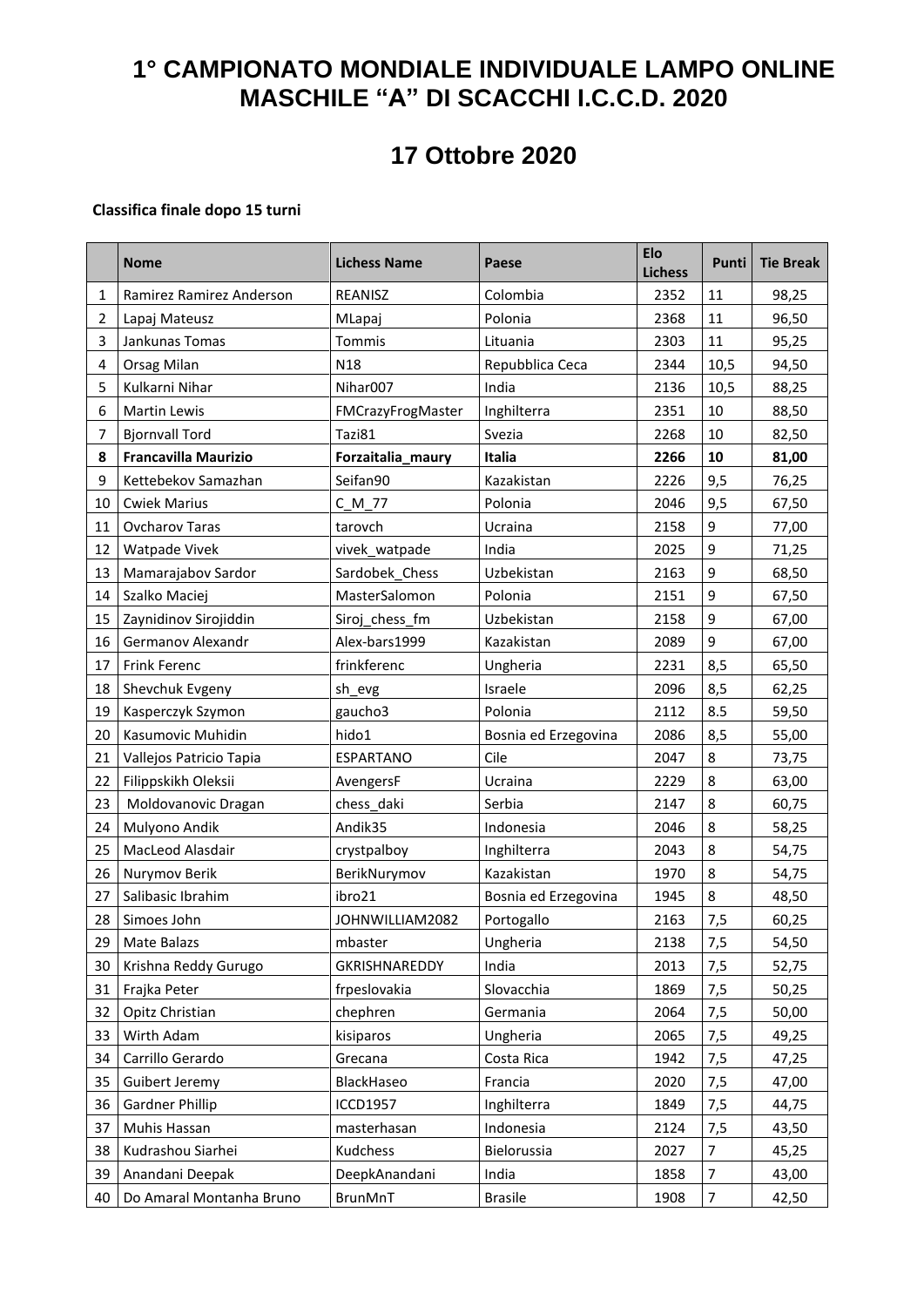| 41 | Musienko Oleksii           | Muschess56      | Ucraina              | 1879 | $\overline{7}$ | 37,50 |
|----|----------------------------|-----------------|----------------------|------|----------------|-------|
| 42 | Saidov Sobirjon            | sobir saidov    | Uzbekistan           | 1842 | $\overline{7}$ | 35,25 |
| 43 | Kovalenko Volodymyr        | Kovchess        | Ucraina              | 2168 | 6,5            | 51,50 |
| 44 | Nauryzgaliyev Amangelgy    | nauryzgaliev66  | Kazikistan           | 2078 | 6,5            | 44,50 |
| 45 | <b>Pasquotto Mirko</b>     | <b>Mirkotto</b> | Italia               | 1857 | 6, 5           | 40,75 |
| 46 | Isadjanov Kuchkar          | kuchkar-17      | Uzbekistan           | 1895 | 6,5            | 35,75 |
| 47 | Sedaghtjo Jamal            | paresachess     | Iran                 | 1895 | 6              | 40,75 |
| 48 | Bakula Dalibor             | dado2020        | Bosnia ed Erzegovina | 1963 | 6              | 38,00 |
| 49 | Jacome Esteban             | Gato17          | Ecuador              | 1945 | 6              | 34,50 |
| 50 | Rohit Sharma               | Pooja45         | India                | 1981 | 6              | 33,50 |
| 51 | Andersson Simon            | simdeaf         | Australia            | 1756 | 6              | 30,50 |
| 52 | Gil Gary Somoza            | Gsomoza         | Cile                 | 1860 | 6              | 28,50 |
| 53 | Mohammed H Zafar           | justice02       | Stati Uniti          | 1842 | 5,5            | 32,50 |
| 54 | Desai Ashish Krishnamurari | AshishKDseai    | India                | 1829 | 5,5            | 30,75 |
| 55 | Torbjorn Reidar Johansen   | Deaf_Chess      | Norvegia             | 1951 | 5              | 30,50 |
| 56 | Dwek Ilan                  | Dweko           | Inghilterra          | 1778 | 5              | 18,75 |
| 57 | Bokros Istvan              | bokist          | Ungheria             | 1829 | 5              | 18,50 |
| 58 | <b>Kesetovic Nihad</b>     | NihadKese       | Bosnia ed Erzegovina | 1809 | 5              | 18,50 |
| 59 | Salas Roberto              | salaschess      | Guatemala            | 1796 | 4,5            | 25,50 |
| 60 | Garmsiri Reza              | rezagarmsiri    | Iran                 | 1894 | 4,5            | 22,50 |
| 61 | Dervishi Hilmi             | Hilmidervishi   | Kosovo               | 1842 | 4              | 11,50 |
| 62 | Ortega Eduardo             | Eduardoortega7  | Ecuador              | 1573 | $\overline{2}$ | 5,00  |
| 63 | <b>Tsitou Dzmitry</b>      | titabronz       | Bielorussia          | 1843 | $\Omega$       | 0,00  |
| 64 | Rofiq Ainur                | ainurr637       | Indonesia            | 2150 | 0              | 0,00  |

## **<https://lichess.org/swiss/4bKTs5U7>**

Tournament Format Blitz Swiss System - 15 rounds Playing format: Blitz - 3 minutes + 2 seconds

- 17 October 2020: 1st ICCD Men Blitz Chess championship at LiChess
- 'A' Group: FIDE ELO 1800 and above or Lichess ELO 1800 and above



 **Francavilla Maurizio (8 posto - A) Pasquotto Mirko (45 posto - A)**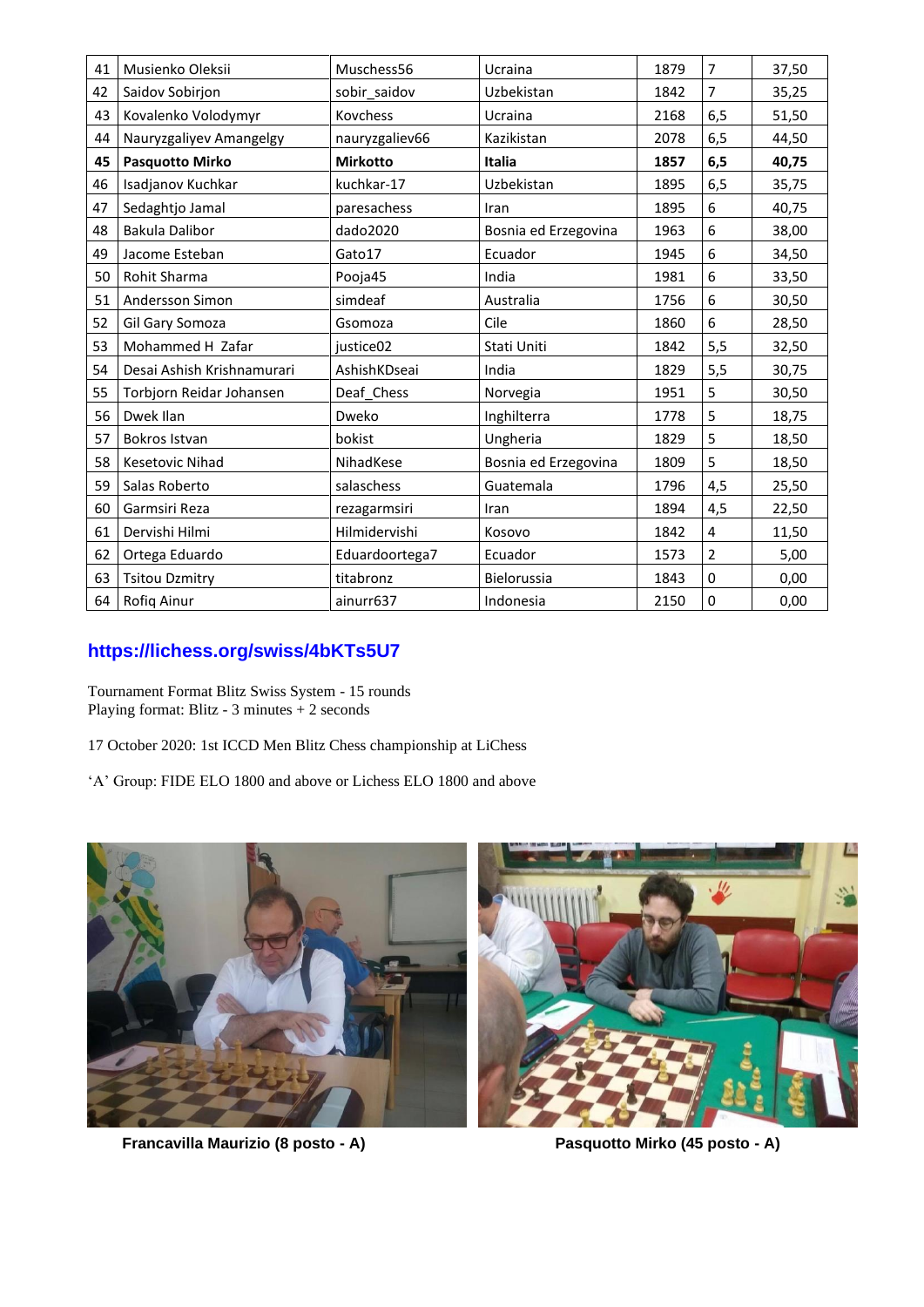## **1° CAMPIONATO MONDIALE INDIVIDUALE ONLINE LAMPO MASCHILE "B" DI SCACCHI I.C.C.D. 2020**

# **17 Ottobre 2020**

#### **Classifica finale dopo 15 turni**

|                | <b>Nome</b>                     | <b>Lichess Name</b> | Paese                | Elo<br><b>Lichess</b> | Punti | <b>Tie Break</b> |
|----------------|---------------------------------|---------------------|----------------------|-----------------------|-------|------------------|
| 1              | Gomez Fernadez                  | alfredo_gomez71     | Spagna               | 1920                  | 12    | 115,00           |
| $\overline{2}$ | Sourabh Hans                    | sourabhhans         | India                | 1887                  | 12    | 108,00           |
| 3              | Ashutosh Shukla                 | ashzenoga2          | India                | 1879                  | 12    | 102,50           |
| 4              | Dharmadhikari Siddhesh Umesh    | sdchessmaster       | India                | 1917                  | 11    | 102,00           |
| 5              | Sarathy P Jayanth               | Jayanthvarsha       | India                | 1678                  | 11    | 93,75            |
| 6              | Catak Ersad                     | Ersad               | Bosnia ed Erzegovina | 1879                  | 10,5  | 97,50            |
| 7              | Darshan Kshirsagar              | Darkshichess        | India                | 1744                  | 10,5  | 87,00            |
| 8              | Agapov Vadym                    | My13                | Ucraina              | 1775                  | 10    | 80,25            |
| 9              | Sukhorukov Konstantin           | Kostjanu4444        | Ucraina              | 1771                  | 10    | 75,50            |
| 10             | Martyrosov Davyd                | Lazio1982           | Ucraina              | 1723                  | 10    | 75,50            |
| 11             | Khilyuk Vladimir                | Wladimir Hill       | Ucraina              | 1783                  | 10    | 73,00            |
| 12             | Jaradat Muhannad                | mohanadjarat1995    | Giordania            | 1659                  | 9,5   | 78,50            |
| 13             | <b>Barros Santiago Marquez</b>  | Brian10301974       | Colombia             | 1672                  | 9,5   | 78,25            |
| 14             | Sivaram J                       | Sivaram123          | India                | 1715                  | 9,5   | 64,75            |
| 15             | Ghanbari Shahrivar Mohammadreza | amirchess7          | Iran                 | 1732                  | 9,5   | 62,00            |
| 16             | Perez Hernandez Marcelino       | giomar660           | Messico              | 1565                  | 9     | 76,50            |
| 17             | Aytzhanov Kuandyk               | Kyandyk             | Kazakistan           | 1657                  | 9     | 75,00            |
| 18             | Kabidenov Berik                 | Berik125            | Ucraina              | 1671                  | 9     | 71,50            |
| 19             | Vamsi Karanam                   | vamsi-4             | India                | 1704                  | 9     | 71,00            |
| 20             | Karabak Alexey                  | Niko1899            | Ucraina              | 1796                  | 9     | 71,00            |
| 21             | Dragunas Kestutis               | Kestutis62          | Lituania             | 1734                  | 9     | 70,25            |
| 22             | <b>Prieditis Aivars</b>         | aivars314           | Lettonia             | 1724                  | 9     | 67,50            |
| 23             | Pedzko Serhei                   | beldeaf             | Bielorussia          | 1709                  | 9     | 57,50            |
| 24             | <b>Grudina Marco</b>            | <b>GRUDINESE</b>    | Italia               | 1690                  | 9     | 57,50            |
| 25             | Andersen Martin                 | Marwan7184          | Svezia               | 1720                  | 8,5   | 71,75            |
| 26             | Ajimal Jet                      | Jetsa               | Inghilterra          | 1669                  | 8,5   | 64,75            |
| 27             | Lopez Brian                     | Blopez9993          | Argentina            | 1507                  | 8,5   | 61,25            |
| 28             | <b>Visco Michele</b>            | Michele_ICCD        | Italia               | 1645                  | 8,5   | 60,50            |
| 29             | <b>Biasiolo Michele</b>         | Biso92              | Italia               | 1698                  | 8,5   | 59,25            |
| 30             | Lopez Mendez Gustavo            | Guz88               | Messico              | 1634                  | 8,5   | 58,00            |
| 31             | <b>Pisanny Sergey</b>           | baxmyt68            | Ucraina              | 1611                  | 8,5   | 57,25            |
| 32             | <b>Atel Waleed</b>              | waleed-deaf         | Yemen                | 1630                  | 8,5   | 56,25            |
| 33             | <b>Barghothy Essam</b>          | essamy              | Giordania            | 1441                  | 8,5   | 49,75            |
| 34             | Openyshev Volodymyr             | openyshev1941       | Ucraina              | 1784                  | 8     | 61,00            |
| 35             | Najar Mohammd                   | Mohammad Najjar     | Giodania             | 1755                  | 8     | 57,00            |
| 36             | Khamidov Djakhangir             | djakh70             | Israele              | 1655                  | 8     | 56,75            |
| 37             | Antonev Vladimir                | checkerss100        | Ucraina              | 1643                  | 8     | 56,00            |
| 38             | <b>Hunter Gary</b>              | SilentGaz           | Inghilterra          | 1573                  | 8     | 55,50            |
| 39             | Veugen Frank                    | fveugen             | Paesi Bassi          | 1531                  | 8     | 53,00            |
| 40             | Rrahmani Besim                  | Besimrrahmani1      | Kosovo               | 1557                  | 8     | 49,00            |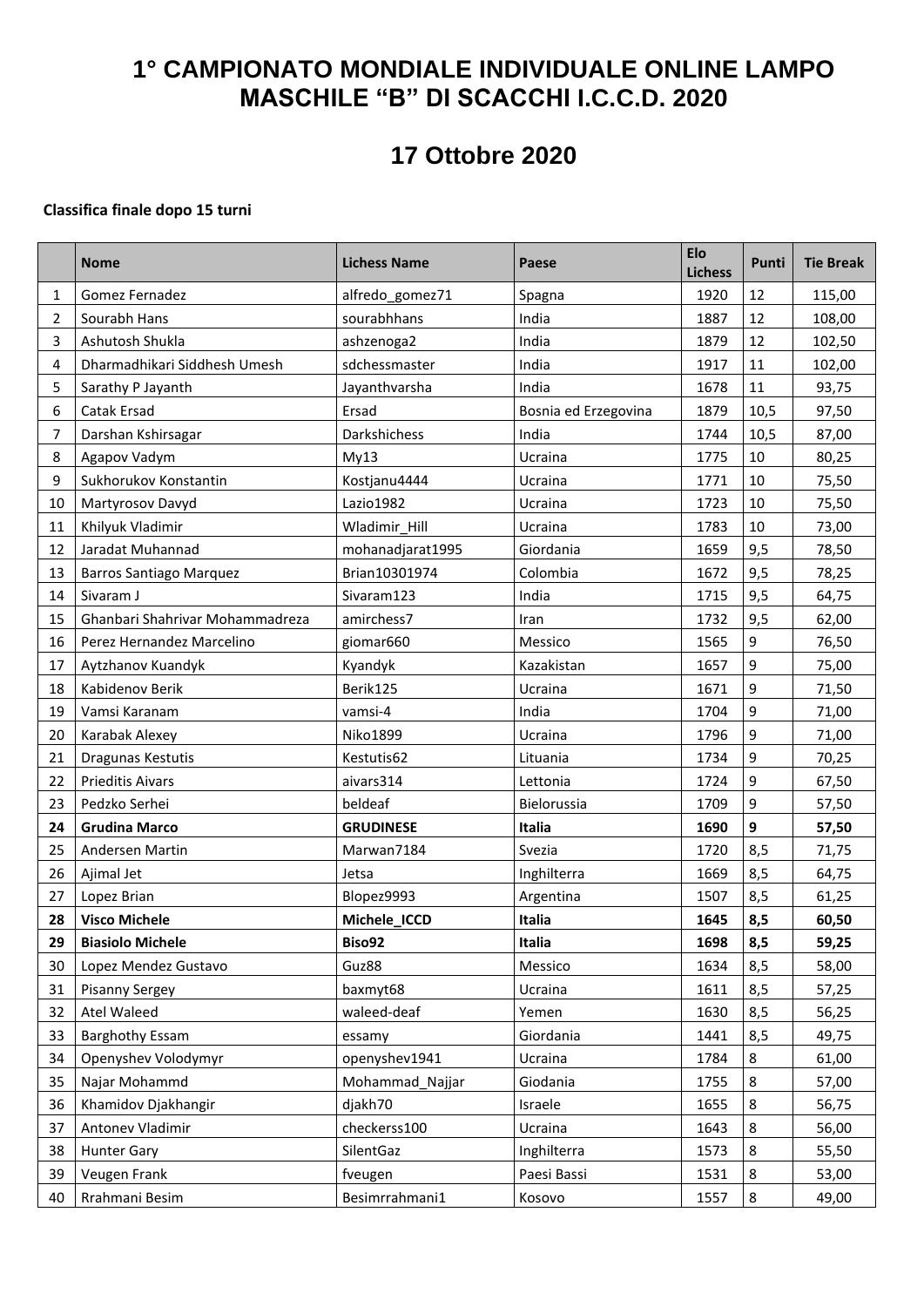| 41 | Haxhaj Sherif                 | sherifhaxhaj1    | Kosovo         | 1710 | $\bf 8$                 | 45,50 |
|----|-------------------------------|------------------|----------------|------|-------------------------|-------|
| 42 | van den Bylaardt Richard      | chadbylt         | <b>Brasile</b> | 1748 | 7,5                     | 60,25 |
| 43 | Zwanenburg Marco              | Zwaan69          | Paesi Bassi    | 1521 | 7,5                     | 52,25 |
| 44 | Rayu Sagar                    | sagarbloke       | India          | 1663 | 7,5                     | 50,25 |
| 45 | Rosmolen Jesse                | JesseRosmolen69  | Liechtenstein  | 1596 | 7,5                     | 50,00 |
| 46 | Nabarro Tony                  | Nabblex          | Thailandia     | 1493 | 7,5                     | 49,75 |
| 47 | Lopez William                 | WALA77           | Costa Rica     | 1711 | 7,5                     | 48,75 |
| 48 | Vozniuk Viktor                | AlonsoUKR        | Ucraina        | 1658 | 7,5                     | 46,25 |
| 49 | Fardinfard Farzan             | Farzanfardinfard | Iran           | 1779 | 7,5                     | 43,25 |
| 50 | Velasco Grosby                | Grosby007        | Peru           | 1671 | 7,5                     | 42,25 |
| 51 | Usbeck Karl-Heinz             | karlheinzusbeck  | Germania       | 1564 | 7                       | 55,50 |
| 52 | Ahmed Yasser                  | Yasser-deaf      | Yemen          | 1553 | $\overline{7}$          | 52,50 |
| 53 | Saidmurodov Xojiakbar         | Hoji1999         | Uzbekistan     | 1572 | $\overline{7}$          | 52,50 |
| 54 | <b>Mariani Romeo</b>          | Romik77          | Italia         | 1597 | $\overline{\mathbf{z}}$ | 48,00 |
| 55 | Kniuras Alvydas               | alviskniuras     | Lettonia       | 1509 | 7                       | 46,00 |
| 56 | Raikovskyi Oleksandr          | israilraysasha   | Israele        | 1484 | $\overline{7}$          | 46,00 |
| 57 | <b>Claesson Mats</b>          | Mats733          | Svezia         | 1439 | $\overline{7}$          | 44,00 |
| 58 | Klioris Juan Abel             | Juan20klioris    | Argentina      | 1530 | $\overline{7}$          | 43,75 |
| 59 | Khamadi eric                  | smurffy          | Kenia          | 1279 | $\overline{7}$          | 36,00 |
| 60 | Rashdan Mahmoud               | mahmo rashdan    | Giordania      | 1337 | 6,5                     | 43,25 |
| 61 | Bardales Alberto Bravo        | albertobravo81   | Peru           | 1420 | 6,5                     | 42,25 |
| 62 | Karohodin Sergii              | sergii71chess    | Ucrania        | 1372 | 6,5                     | 39,75 |
| 63 | Sagar KC                      | Sagarkc          | Nepal          | 1705 | 6, 5                    | 37,75 |
| 64 | Alkhlaila Faisal              | fisaal khlaila1  | Giordania      | 1212 | 6, 5                    | 37,75 |
| 65 | Kim Edward                    | mushra1          | Kirghizistan   | 1342 | 6, 5                    | 37,75 |
| 66 | Paiva Cespedes Sebastian Luis | sebas2188        | Paraguay       | 1258 | 6, 5                    | 36,25 |
| 67 | Naranjo Brian                 | boris_chile      | Cile           | 1435 | 6, 5                    | 34,75 |
| 68 | Daudi Hassan                  | Daudi254         | Kenia          | 1207 | 6, 5                    | 31,25 |
| 69 | <b>Waters Phillip</b>         | PhilipWaters     | Australia      | 1358 | 6, 5                    | 28,00 |
| 70 | <b>Beitiks Arturs</b>         | ArtBeit          | Lettonia       | 1417 | 6                       | 35,50 |
| 71 | Bajana Miguel                 | Miguelbaj14      | Ecuador        | 1319 | 6                       | 34,25 |
| 72 | Al-dhari Yahya                | Yahadeaf         | Yemen          | 1416 | 6                       | 33,50 |
| 73 | Cresdee Kevin                 | Dchessie         | Australia      | 1321 | 6                       | 32,50 |
| 74 | Albraiseh Kamal               | kamal albraiseh  | Giordania      | 1286 | 6                       | 31,00 |
| 75 | Matt Webster                  | Deafie           | Stati Uniti    | 1329 | 6                       | 30,00 |
| 76 | Gautam Prasad Jhanka          | JPNepal          | Nepal          | 1227 | 6                       | 30,00 |
| 77 | Somaiah Aadish                | aadishs          | India          | 1647 | 5,5                     | 36,00 |
| 78 | Al-Ashwal Zaid                | zaid-deaf        | Yemen          | 1064 | 5,5                     | 28,75 |
| 79 | Vertepnyi Stepan              | <b>Bondchess</b> | Ucraina        | 1185 | 5,5                     | 23,50 |
| 80 | Da Cruz Neto Francisco        | Acn1979          | <b>Brasile</b> | 1549 | 5                       | 29,00 |
| 81 | Jankunas Remigijus            | Remmy65          | Lituania       | 1049 | 5                       | 23,50 |
| 82 | <b>Towler Mark</b>            | Taileasg-Alba    | Scozia         | 1105 | 5                       | 23,00 |
| 83 | Ouma Samuel                   | samDeaf          | Kenia          | 1052 | 5                       | 19,75 |
| 84 | Velez Alfonso                 | alfonsovelez87   | Ecuador        | 1190 | 5                       | 17,25 |
| 85 | Abuallaban Mohammad           | jihad abuallbn   | Giordania      | 1067 | 5                       | 14,50 |
| 86 | Souta Luiz Antonio            | AntonioSouta     | <b>Brasile</b> | 1015 | 5                       | 11,00 |
| 87 | Maher Motaz                   | motaz maher      | Giordania      | 943  | 5                       | 10,00 |
| 88 | Schlie Nikolas                | nikolasschile    | Australia      | 994  | 4,5                     | 23,50 |
| 89 | Simasiku Cleopas              | Cleopa-22        | Zambia         | 1498 | 4                       | 22,50 |
| 90 | Vasser Daniel                 | dvansiseelr      | Estonia        | 895  | 4                       | 13,50 |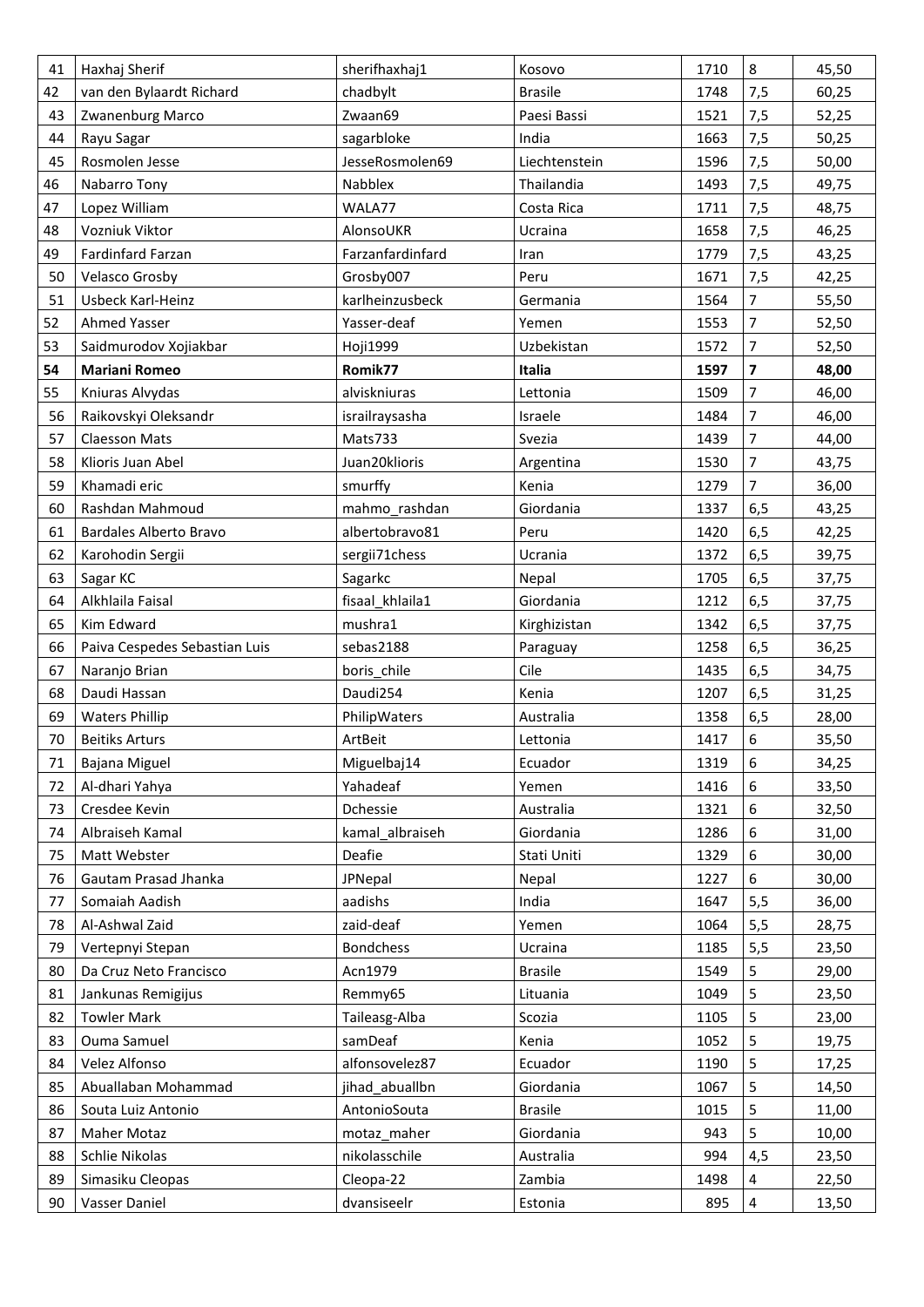| 91  | Andrade Luis               | LuisAndrade81       | Venezuela     | 1201 | 3,5          | 13,50 |
|-----|----------------------------|---------------------|---------------|------|--------------|-------|
| 92  | <b>Biatrah Omar</b>        | omar_biatarh1       | Giordania     | 909  | 3            | 5,00  |
| 93  | Parra Lopez Francisco Jose | Franciscolopez925   | Venezuela     | 1170 | 3            | 3,00  |
| 94  | Bhushan Dinkar Pawar       | bhushanchessacademy | India         | 1830 | 1            | 6,50  |
| 95  | Zambrano Costa Danny Jose  | Icd25venezuela      | Venezuela     | 1377 | 1            | 5,00  |
| 96  | Perdomo Elias              | EperdomoVenezuela   | Venezuela     | 1046 | 1            | 4,00  |
| 97  | Soto Fidalgo Guillermo     | Guillermoyy         | Spagna        | 1517 | 1            | 0,00  |
| 98  | Tymanyuk Alexander         | Timan <sub>55</sub> | Ucraina       | 1506 | 1            | 0,00  |
| 99  | Assi Obada                 | Obada_assi1         | Giordania     | 649  | $\mathbf{1}$ | 0,00  |
| 100 | Ojeda Jose                 | joseojeda72         | Venezuela     | 1076 | 0,5          | 2,50  |
| 101 | Da Silva Eddy              | ICCD5Venezuela      | Venezuela     | 1500 | 0            | 0,00  |
| 102 | Hani Hasan                 | Hassan_hani1        | Giordania     | 1500 | 0            | 0,00  |
| 103 | <b>Rahal Mahmoud</b>       | mahmoud_rahal       | Giordania     | 1411 | 0            | 0,00  |
| 104 | <b>Fini Ottavio</b>        | tuonorombo          | <b>Italia</b> | 1285 | 0            | 0,00  |
| 105 | Mostfa Nassar              | mostfa_nassar1      | Giordania     | 800  | 0            | 0,00  |
| 106 | Tretiak Andrii             | tretak15            | Ucraina       | 1389 | 0            | 0,00  |
| 107 | Rondon Ismael Jose         | ismaelrondon70      | Colombia      | 1325 | 0            | 0,00  |
| 108 | Perez Joan Vizcaino        | JOANPEREZ42         | Spagna        | 1676 | 0            | 0,00  |
| 109 | Marwan Mohamd              | ahmad_marwan1       | Giordania     | 803  | 0            | 0,00  |
| 110 | <b>Maneiro Hector</b>      | HectorManeiro78     | Colombia      | 677  | 0            | 0,00  |
| 111 | Karwowski Krszysztof       | Krzys766            | Svezia        | 1571 | 0            | 0,00  |

## **<https://lichess.org/swiss/EguYkbNA>**

Tournament Format Blitz Swiss System - 15 rounds Playing format: Blitz - 3 minutes + 2 seconds

17 October 2020: 1st ICCD Men Blitz Chess championship at LiChess

'B' Group: FIDE ELO 1799 and below or Lichess ELO 1799 and below



Grudina Marco (24 posto - B)



**Grudina Marco (24 posto - B) Visco Michele (28 posto - B) Biasiolo Michele (29 posto - B)**





**Mariani Romeo (54 posto - B) Fini Ottavio (104 posto - B)**

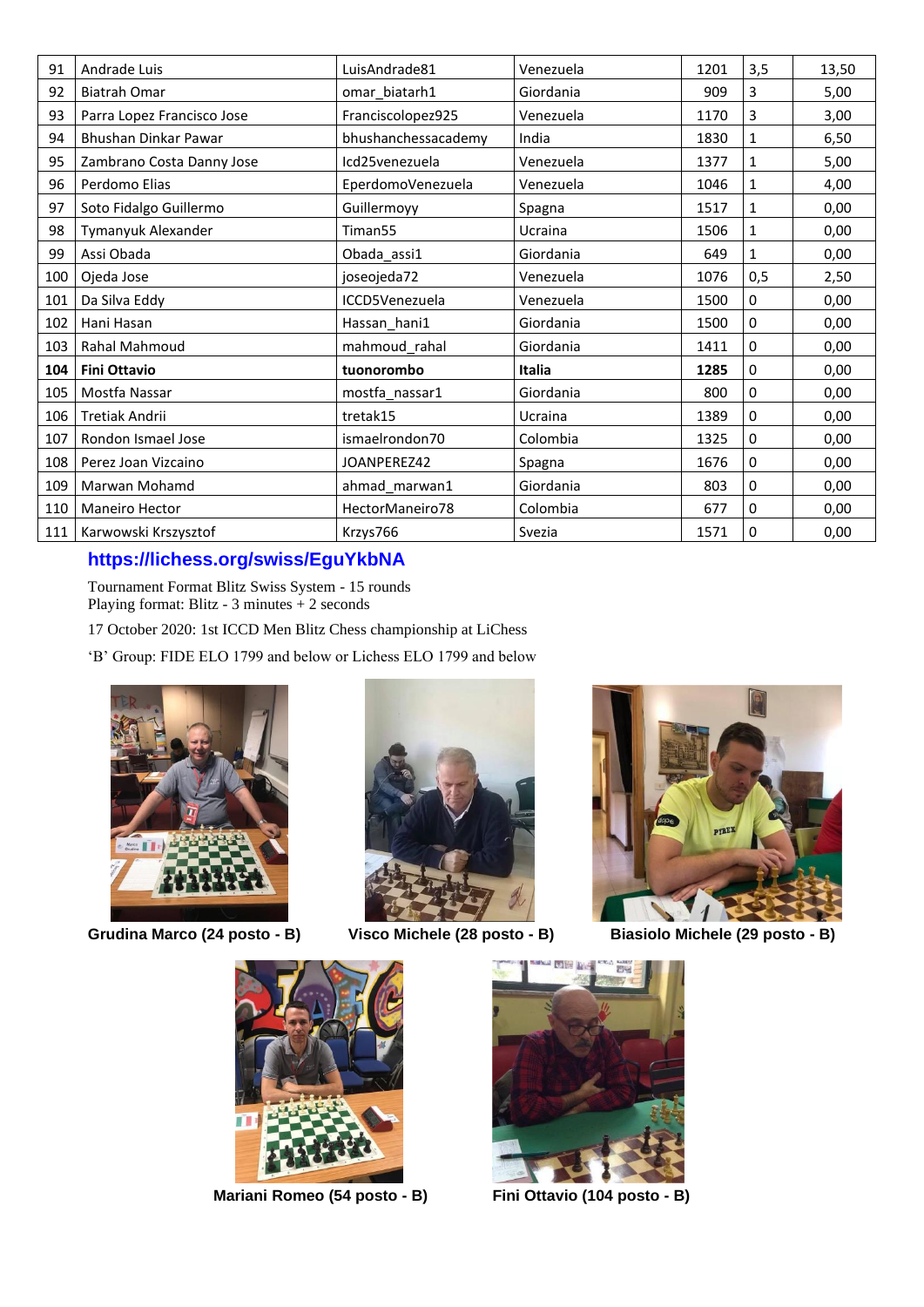# **1° CAMPIONATO MONDIALE INDIVIDUALE ONLINE LAMPO FEMMINILE DI SCACCHI I.C.C.D. 2020**

# **10 Ottobre 2020**

#### **Classifica finale dopo 15 turni**

|                | <b>Nome</b>                      | <b>Lichess Name</b> | Paese       | <b>Elo Lichess</b> | Punti | <b>Tie Break</b> |
|----------------|----------------------------------|---------------------|-------------|--------------------|-------|------------------|
| $\mathbf{1}$   | Baklanova Tatiana                | ba_ta_ger           | Ucraina     | 2033               | 13,5  | 126,75           |
| $\overline{2}$ | Ghazanfari Mojdeh                | Mozhdehghz          | Iran        | 1734               | 12    | 112,00           |
| 3              | Gonchar Svitlana                 | Telez               | Ucraina     | 1872               | 11,5  | 104,25           |
| 4              | Myronenko Natalya                | myrnat2013          | Ucraina     | 1978               | 11,5  | 94,75            |
| 5              | Lyanguzova Alina                 | Languzova           | Ucraina     | 1761               | 11    | 89,00            |
| 6              | Szewczyk Malwina                 | malwinaszachhy      | Polonia     | 1854               | 10    | 87,50            |
| 7              | Osypova Alona                    | Alena1973           | Ucraina     | 1875               | 10    | 85,50            |
| 8              | Parhomenko Margarita             | MargaritaParhomenko | Lettonia    | 1905               | 10    | 83,50            |
| 9              | Delgado Andrea                   | <b>JAVIERA</b>      | Ecuador     | 1757               | 9,5   | 75,75            |
| 10             | Towarnicka Izabela               | isabel72            | Polonia     | 1547               | 9     | 71,50            |
| 11             | Gorokhova Natalya                | Fefzenka-Karz73     | Kazakistan  | 1723               | 9     | 71,50            |
| 12             | Shabatah Eman Ahmad Saleh        | Emanahmad2020       | Giordania   | 1549               | 9     | 61,00            |
| 13             | Marcinkeviciene Egle             | megle               | Lituania    | 1570               | 8,5   | 65,00            |
| 14             | Rudenko Inha                     | inga92              | Ucraina     | 1640               | 8,5   | 59,25            |
| 15             | Muratova Aliya                   | Aliya86             | Kazakistan  | 1304               | 8,5   | 55,75            |
| 16             | Zendehboudi Atefeh               | maral deaf1366      | Iran        | 1833               | 8     | 64,50            |
| 17             | Ali Pour Sedigheh                | sedighealipour2020  | Iran        | 1399               | 8     | 63,00            |
| 18             | Zhabbarkhanova Sholpan           | sholp68             | Israele     | 1517               | 8     | 62,00            |
| 19             | Enriqueta Natalia                | WolfNaty            | Messico     | 1204               | 8     | 59,50            |
| 20             | Ladha Poonam                     | Ladhachess          | India       | 1518               | 8     | 57,00            |
| 21             | Gupta Rachna                     | GRachna             | India       | 1586               | 8     | 57,00            |
| 22             | Zhukovskaya Nina                 | ninazh-KAZ          | Kazakistan  | 1429               | 8     | 56,50            |
| 23             | Riveria Rivera Yarela Alejandra  | yare_bkn            | Cile        | 1176               | 8     | 55,50            |
| 24             | Barannyk Anna                    | anilelr17           | Ucraina     | 1547               | 8     | 55,00            |
| 25             | Golizadeh Naiyer                 | Nair6066            | Iran        | 1316               | 8     | 48,50            |
| 26             | Handa Malika                     | malika_handa        | India       | 1467               | 7,5   | 51,00            |
| 27             | Fonseca Maria Veronica Martinez  | veronicamf          | Costa Rica  | 969                | 7,5   | 50,25            |
| 28             | Farkas Melinda                   | Melindafarkas       | Ungheria    | 1420               | 7,5   | 47,25            |
| 29             | Al-Ashwal Manal Ali Saleh        | ManalAlashwai       | Yemen       | 1210               | 7,5   | 43,00            |
| 30             | Aishawabkh Sallam Mohammad Ahmad | SalamIshowbaki      | Giordania   | 1254               | 7,5   | 42,50            |
| 31             | Sharma Bimla                     | bimlasharma447      | India       | 1523               | 7     | 49,50            |
| 32             | <b>Bhambu Suman</b>              | suman1222           | India       | 1463               | 7     | 45,50            |
| 33             | <b>Bolliger Jolanta</b>          | Jolyte              | Lituania    | 1228               | 7     | 44,50            |
| 34             | Salvatierra Patricia             | Jenny281088         | Ecuador     | 1322               | 7     | 40,50            |
| 35             | Mochi Megh                       | meghamochi          | India       | 1312               | 7     | 40,00            |
| 36             | Tsitova Hanna                    | Agafja              | Bielorussia | 1166               | 7     | 39,50            |
| 37             | Payan Kichi Zeinab               | payanzeinab         | Iran        | 1228               | 7     | 39,00            |
| 38             | Aishawabkin Eman Mohammad Ahmad  | emanalshowbaki      | Giordania   | 1097               | 7     | 37,50            |
| 39             | Rayu Komala                      | komalabloke         | India       | 1402               | 6,5   | 44,25            |
| 40             | Nusserova Almash                 | Nusser kst          | Kazakistan  | 1225               | 6,5   | 41,25            |
| 41             | Hayaran Ritu                     | ritu chess412       | India       | 1179               | 6,5   | 37,25            |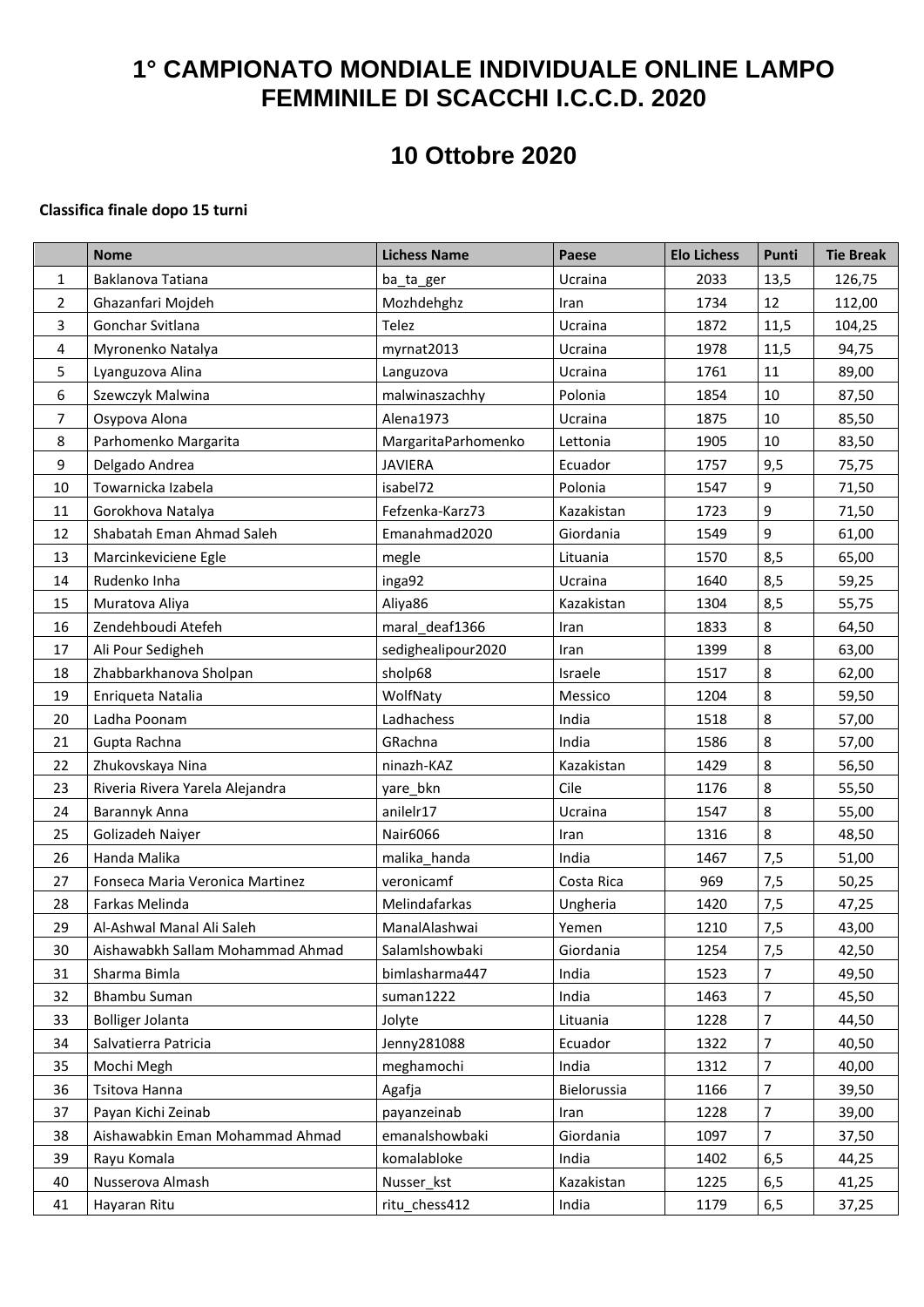| 42 | Jangid Swati                   | Swatichess09        | India          | 1232 | 6,5 | 36,25 |
|----|--------------------------------|---------------------|----------------|------|-----|-------|
| 43 | Nelson Mary Muthochi           | MaryDeaf            | Kenia          | 1012 | 6   | 35,75 |
| 44 | Begum Shaheen                  | shaheen begum       | India          | 1086 | 6   | 35,50 |
| 45 | Alkrarha Amal Nawaf Ibrahim    | ammal_alqrarah      | Giordania      | 949  | 6   | 29,00 |
| 46 | Masagi Ambika Nagappa          | Ambikamasagi20      | India          | 988  | 6   | 27,50 |
| 47 | Norooz Porshokoot Giti         | NorwozPorshowohGiti | Iran           | 893  | 6   | 26,00 |
| 48 | Alkrarha Hadell Nawaf Ibrahim  | hadeel alkrha       | Giordania      | 1003 | 6   | 23,00 |
| 49 | Saltkuniene Jolanta            | Gudobele            | Lituania       | 1091 | 6   | 22,50 |
| 50 | Lazo Rona                      | Filo_Rona           | Australia      | 1378 | 5,5 | 40,75 |
| 51 | Primkulova Albina              | AlbinaPrimkulova    | Kazakistan     | 1064 | 5,5 | 31,25 |
| 52 | A-Assi Khouloud Ahmad Mohammad | Khulod Alassi68     | Giordania      | 851  | 5   | 13,00 |
| 53 | Moreno Ana Rosa                | imanrosa            | Peru           | 925  | 4,5 | 17,00 |
| 54 | Amaral Raquel Couto            | Smilekel10          | <b>Brasile</b> | 604  | 3,5 | 3,50  |
| 55 | Toprlak Rina                   | RinaT91             | Kosovo         | 1023 | 2   | 0,00  |
| 56 | Toprlak Drita                  | Drita <sub>55</sub> | Kosovo         | 690  | 1,5 | 0,00  |
| 57 | Marwan Ismail                  | MarwanIsmail        | Yemen          | 1434 | 0   | 0,00  |
| 58 | Alibayeva Maygul               | Maigul1970          | Kazakistan     | 862  | 0   | 0,00  |

## **<https://lichess.org/swiss/jJJlHfkz>**

Tournament Format Blitz Swiss System - 15 rounds Playing format: Blitz - 3 minutes + 2 seconds

10 October 2020: 1st ICCD Ladies Blitz Chess championship at LiChess

## **1° CAMPIONATO MONDIALE INDIVIDUALE ONLINE LAMPO JUNIOR DI SCACCHI I.C.C.D. 2020**